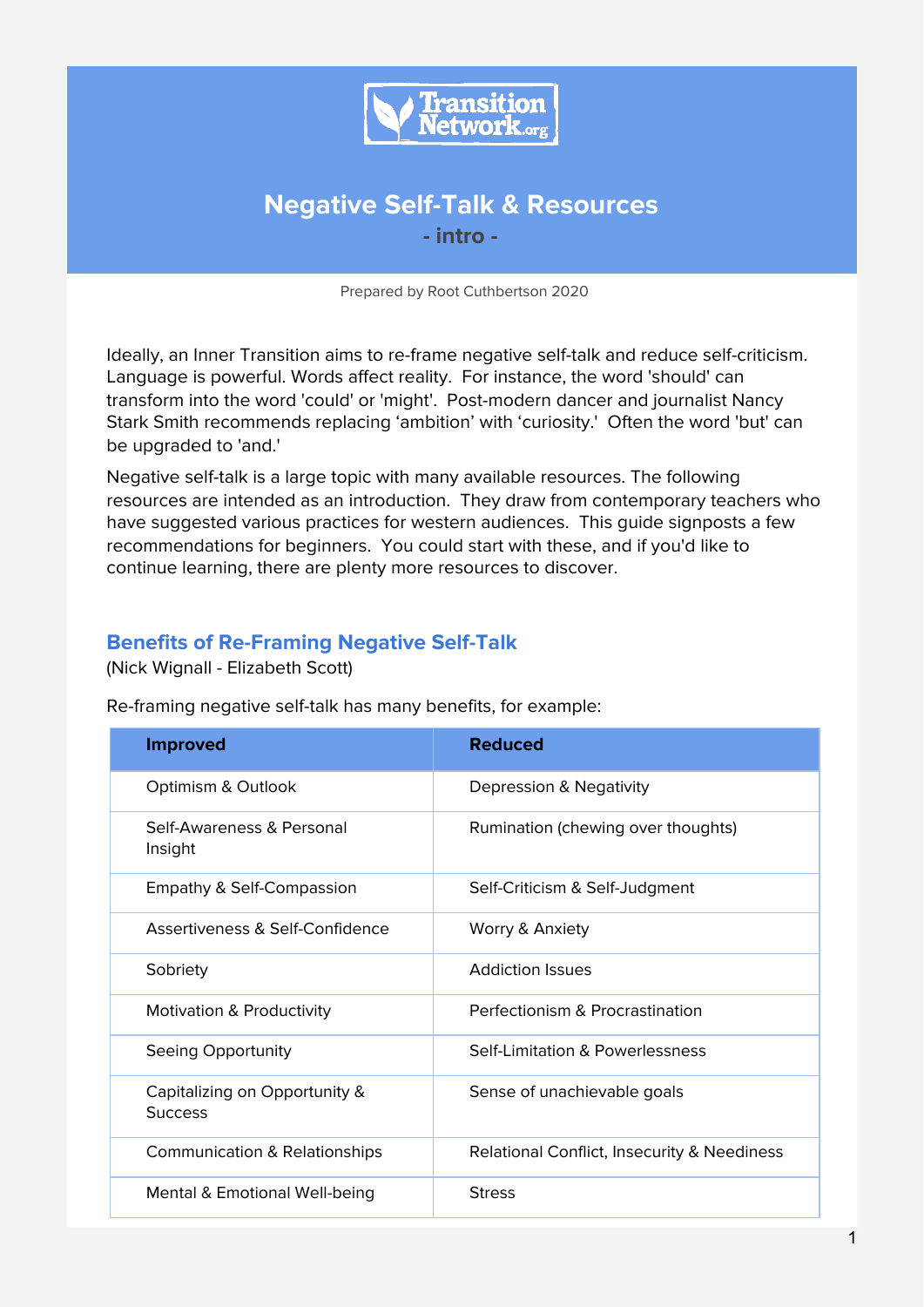### **Inner Speech**

Most individuals maintain some form of self-talk or inner speech, like the narrator or the inner voice they hear when reading. This is a normal part of a person's sense of self. Most individuals' self-talk includes a running commentary on their:

- thoughts and emotions
- self-image and self-reflection
- planning, problem-solving, and critical thinking
- conscious or subconscious beliefs.

### **The Inner Critic**

Negative self-talk can take the form of an 'inner critic.' The inner critic typically evolves from internalising the voices of other people saying how an individual 'should' think, feel, behave, etc. These messages – received since childhood from parents, friends, or society – are the source of negative judgments, limiting beliefs, and fictional stories. The inner critic can perpetuate such negative messages, often by repeating the same beliefs or stories, and can contribute to maintaining coping strategies or reactionary behaviours even when they are no longer helpful (see **Compassion for Challenging Behaviour**)

The inner critic can become very strong and begin to dominate an individual's choices, especially in the absence of self-compassion (see **Empathy & Compassion**). The inner critic can use simple or sophisticated tactics to keep individuals disempowered, limited, or fearful. To begin noticing what unhelpful, irrational, or untrue beliefs are dominating one's choices, it can be helpful to first identify, and then listen to, the inner critic. Acting upon what the inner critic says is rarely helpful. An Inner Transition can involve becoming familiar with the inner critic, re-framing negative self-talk, increasing options, and allowing more choice.

Psychologist Guy Winch describes some common 'psychological injuries' related to negative self-talk: failure, rejection, rumination, guilt and depression. Individuals who follow their inner critic:

| When<br>experiencing:                           | <b>Are less likely</b><br>to:       | <b>Are more likely</b><br>to: | <b>And likely</b><br>reinforce:  |
|-------------------------------------------------|-------------------------------------|-------------------------------|----------------------------------|
| <b>Failure</b>                                  | respond<br>resiliently              | react<br>defensively          | limiting beliefs                 |
| <b>Rejection</b>                                | respond with<br>self-compassion     | reduce<br>self-esteem         | negative<br>self-image           |
| <b>Rumination</b><br>(chewing over<br>thoughts) | forgive and let<br>go easily        | self-criticise                | worry and<br>anxiety             |
| Guilt &<br><b>Depression</b>                    | respond with<br>hope or<br>optimism | assume the<br>worst           | procrastination<br>and pessimism |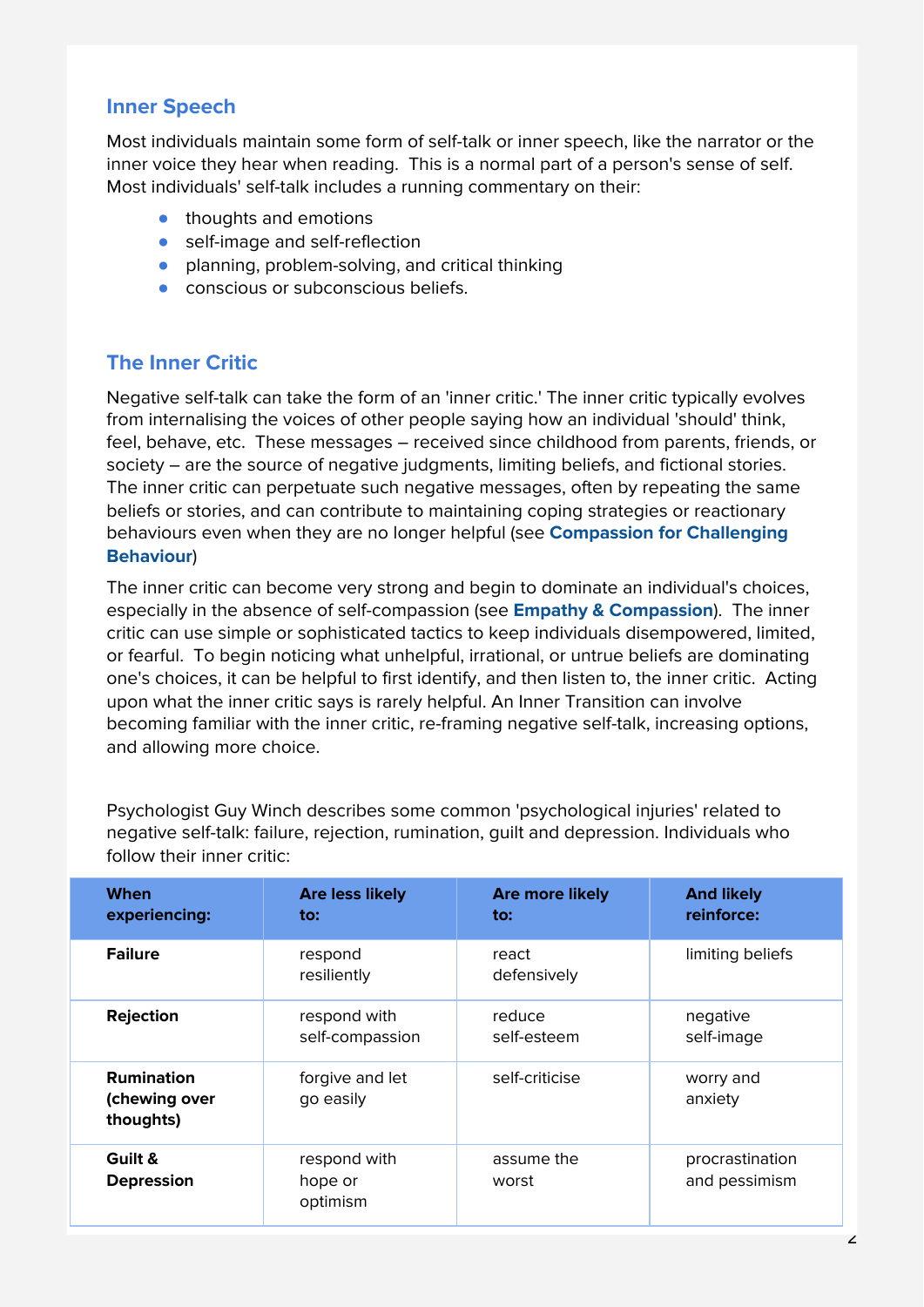The inner critic can use examples of failure, rejection, rumination, or guilt to reinforce negative beliefs and dominate an individual's choices.

### **Reinforcing The Inner Critic**

(Eva Taylor Grant)

Certain behaviours reinforce the inner critic and increase negativity such as:

- Denying one has an inner critic or negative self-talk
- Avoiding self-care (see **Date With Your Self**)
- Poor health habits physical, mental, emotional (see Self-Care Guides: **Physical & Sensory, Nature, Mental & Worldview, Emotional & Social**)
- Too much time alone (see **Burnout to Balance**)
- Not seeking support (see **Seeking Support**)
- Too much time with negative people (see Self-Care Guide: **Emotional & Social**)
- Not addressing relationship problems (see **Task-Process-Relationship**)

Individuals can become more aware of such behaviours and aim to replace them with ones that contribute to well-being.

### **Kinds of Negative Self-Talk**

(Dana Sparks – Nick Wignall)

|                  | <b>Inner Critic script:</b>                      | <b>Re-framed script:</b>                                |
|------------------|--------------------------------------------------|---------------------------------------------------------|
| Personalising    | It's all about me.                               | I am one of many factors.                               |
| Filtering        | I magnify the bad and minimise<br>the good.      | I am honest about the bad and<br>the good.              |
| Polarising       | Win-lose, either-or thinking.                    | Win-win, both-and thinking.                             |
| Catastrophising  | I predict the worst will happen.                 | I am curious and prepared for<br>anything that happens. |
| Self-Criticising | I can't: I don't deserve to.                     | I could; I might; I deserve to.                         |
| Victimising      | Nobody values or cares.                          | I value, and I care.                                    |
| Self-Demanding   | It's not enough nor perfect.                     | It's enough; it will do.                                |
| Using 'Should'   | They say I ought to. I'm<br>obligated. I should. | I'd like to. I have a choice.                           |
| Labeling         | This is in a category I already<br>know.         | I'm curious how this relates to<br>what I already know. |

Some of the many kinds of negative self-talk the Inner Critic commonly uses include: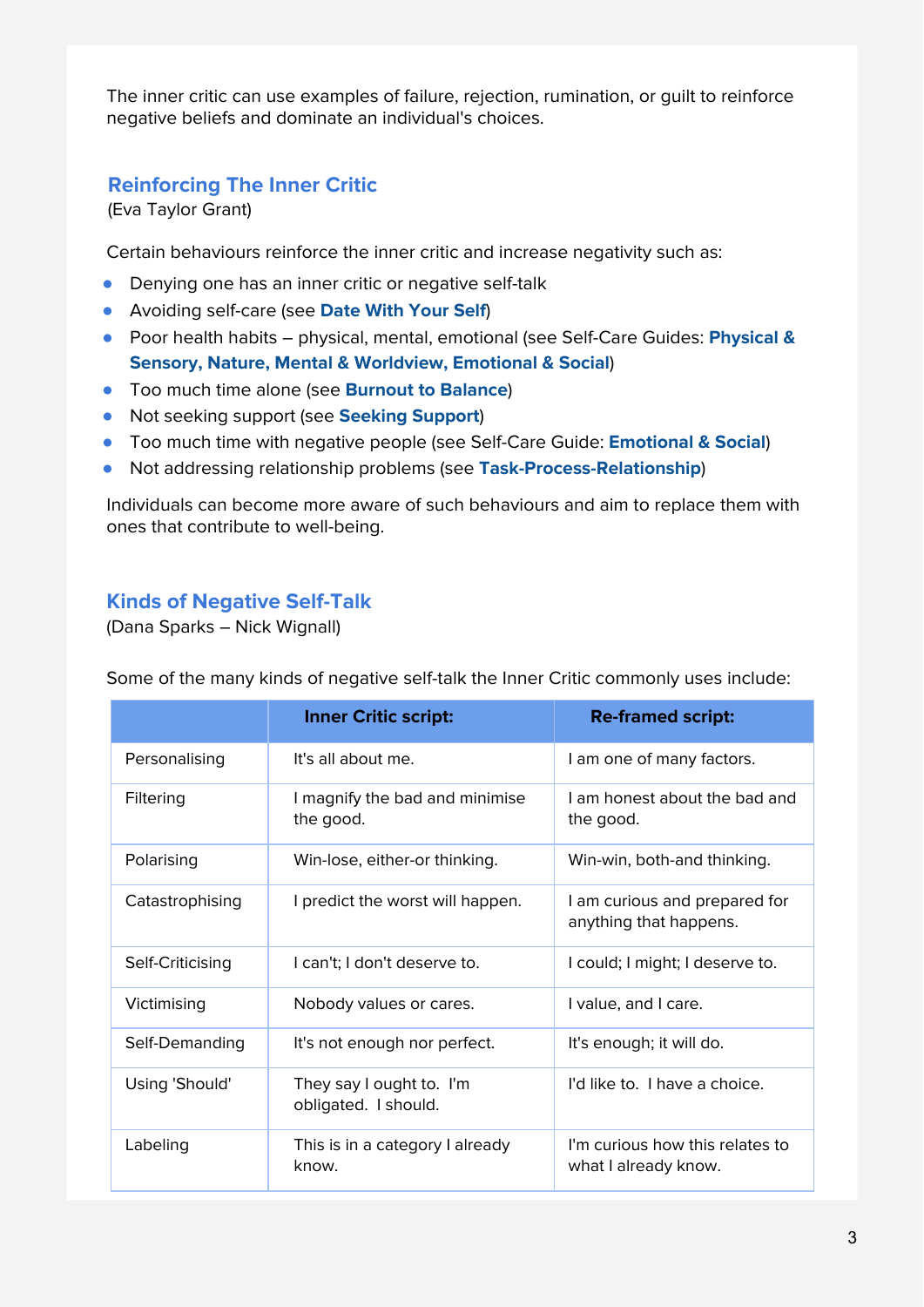|              | <b>Inner Critic script:</b>                      | <b>Re-framed script:</b>                             |
|--------------|--------------------------------------------------|------------------------------------------------------|
| Over-        | It's always like this everywhere                 | It's sometimes like this in some                     |
| generalising | for everyone.                                    | places for some people.                              |
| Assuming     | predict what others will say,<br>think, or feel. | I'm curious what others will<br>say, think, or feel. |
| Emotional    | My irrational emotions tell me                   | My rational consideration tells                      |
| Reasoning    | it's true.                                       | me it's true.                                        |

# **The Inner Critic Can Be Wrong**

#### (Nick Wignall)

While the Inner Critic can use simple or sophisticated tactics to get its way, it can also rely on habitual patterns that do not accurately describe reality. The Inner Critic can exaggerate or distort reality and overfocus on negative interpretations. Psychologist Nick Wignall calls this 'cognitive distortion,' saying it is commonly associated with negative self-talk.

Wignall suggests that negative self-talk is not an intellectual problem, it's rather a habitual problem. Most people understand that their negative self-talk is not completely true. The problem is their habit of repeating negative self-talk as if it were true. Part of an Inner Transition is learning to catch the Inner Critic whenever it presents inaccurate negative self-talk and re-frame it.

### **Re-Framing Negative Self-Talk**

#### (Nick Wignall)

Nick Wignall offers Cognitive Restructuring, an aspect of Cognitive Behavioural Therapy, as a useful technique for re-framing negative self-talk. It relies on consistently identifying habitual thoughts and re-framing them. This can be a transformative part of many kinds of Inner Transition. There are six basic steps in Cognitive Restructuring:

- 1. Stop, pause, breathe, and re-center. (see **Mindfulness - Re-Centering**)
- 2. Identify what triggered the thought.
- 3. Notice any habitual thought patterns, like negative self-talk.
- 4. Identify any emotional reactions and rate how intense they are.
- 5. Re-frame, re-script, and generate alternative thoughts.
- 6. Re-rate the intensity of emotions.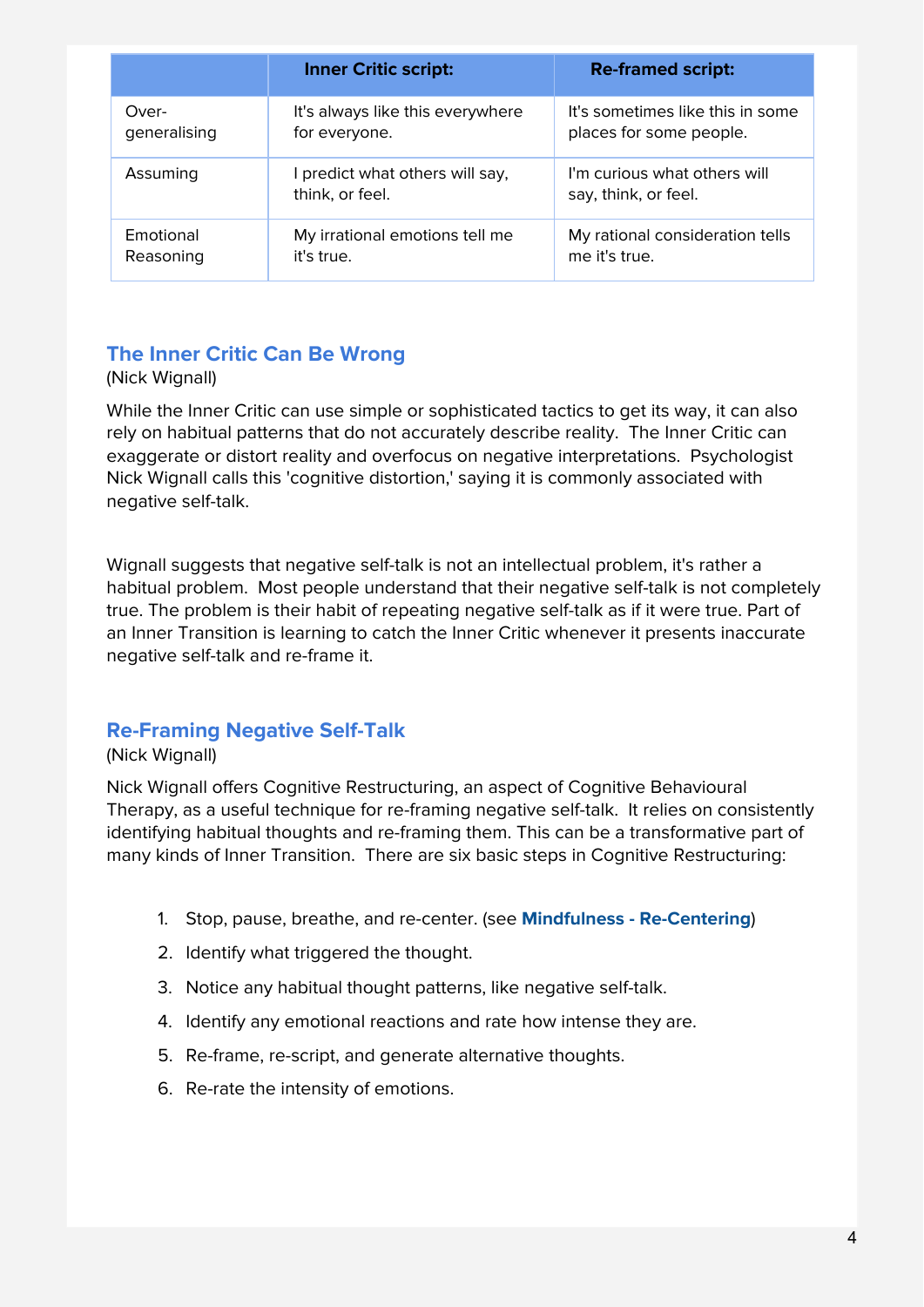# **R.A.I.N. Technique**

(Michele McDonald – Tara Brach)

To re-frame negative self-talk, psychologist and meditation teacher Tara Brach offers the R.A.I.N. Technique, based on Buddhist principles and Michele McDonald's model.

| <b>Recognise:</b>         | Acknowledge the Inner Critic and negative self-talk.                     |
|---------------------------|--------------------------------------------------------------------------|
| <b>Acknowledge:</b>       | Allow the negative self-talk, and relax resistance. Pause to reflect.    |
| Investigate:              | Actively inquire about the negative self-talk with kindness and concern. |
| <b>Natural awareness:</b> | Non-identification with the negative self-talk, and freedom of choice.   |

Like Wignall, Brach emphasises that the R.A.I.N. Technique is not a one-time magic pill, but a practice of consistently interrupting negative self-talk in order to break old habits and form new thought patterns. Gradually individuals can reinforce new habits and make an Inner Transition toward what she calls 'natural loving awareness.'

## **Tips for Re-Framing Negative Self-Talk**

(Elizabeth Scott - Jancee Dunn - Tamar Chansky – Brené Brown)

- **Practice self-compassion** (see **Empathy & Compassion**). Be kinder to yourself, and reduce your self-judgment. Most people have shortcomings or limitations; it's a common part of the human condition. Try embracing your imperfections. Be more willing to mess up, forgive yourself, and move on.
- **Reduce the power of your Inner Critic.** Become more aware of your Inner Critic's activity and clever tactics. Try giving your Inner Critic a nickname, and their often-repeated negativity a title. For instance, 'Here's the Judge (or Nag, or Perfectionist, or Gremlin) with that same old Guilt Story (or tirade, rant, harangue, conspiracy theory).' Constrain your Inner Critic's negativity: let it only be allowed certain hours per day, or on certain topics. Take your negative self-talk less seriously.
- **Investigate the truth.** Negative thoughts are not always true; they can be skewed, biased, or based on incorrect assumptions. See if your Inner Critic is wrong, maybe by magnifying or minimizing aspects of the truth. Contradict your Inner Critic and dilute your fear, judgment, shame, or guilt if they are not actually so strongly yours.
- **Adjust the frame.** Try enlarging your perspective or scope. In all of history, among all people from your background, surely your shortcomings are not the worst. Your negative thoughts, emotions, or actions are not the totality of who you are. You have good points too. Try to see things in a more optimistic context. How might your best friend describe the situation? With honesty, love, compassion, and desire for you to improve?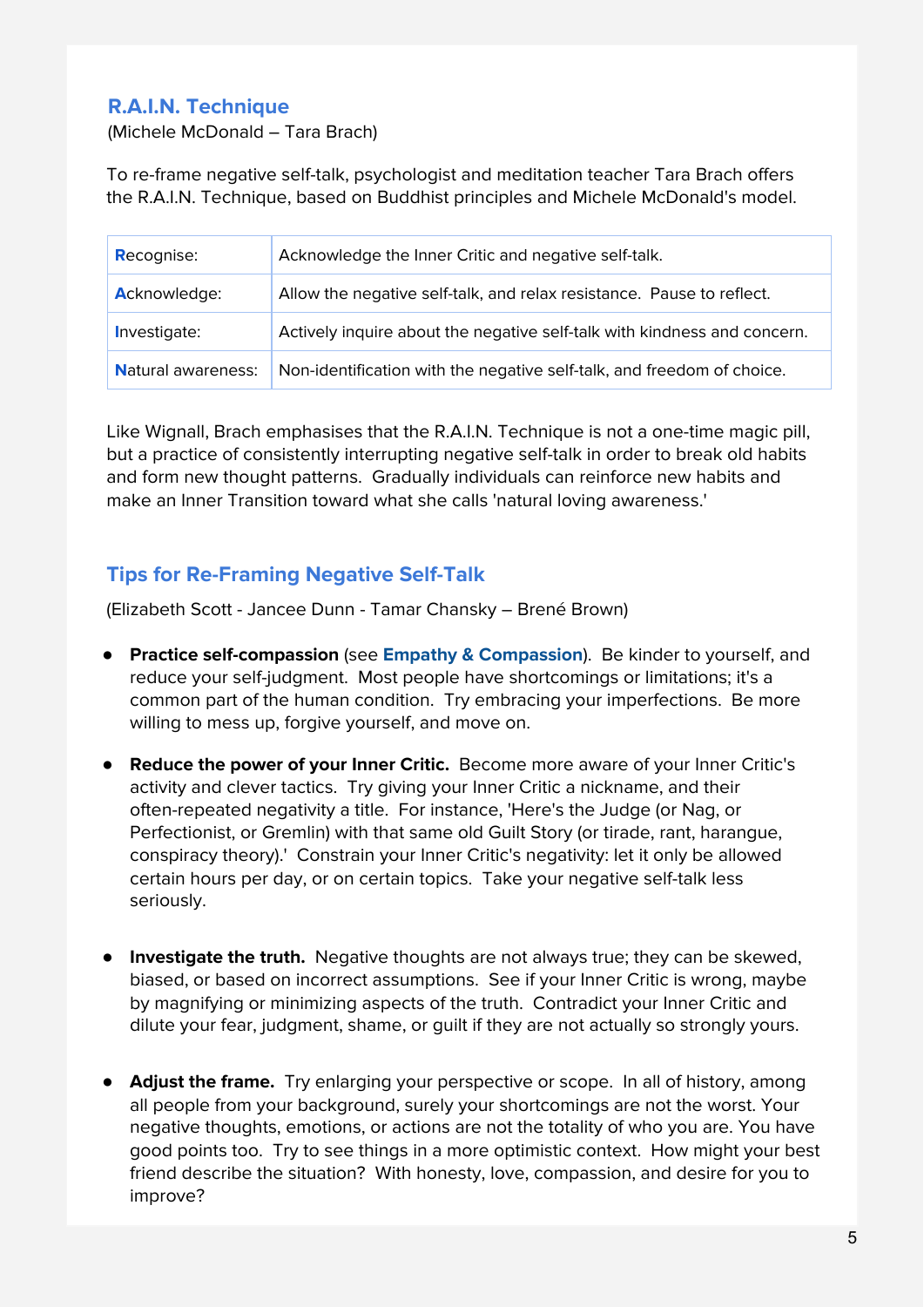- **Adjust the language.** Sometimes you can interrupt your Inner Critic in the middle of a negative phrase, contradict it, and re-phrase it. You can mute the negativity by making it more neutral: e.g. adjust 'I hate this' to 'I don't like this.' Imagine you were talking to your best friend, or to a child. How could you re-phrase things more positively? e.g. adjust what you can't do to what you can do. Try some affirmations to expand what may be possible for you; and make them realistic to bypass your Inner Critic's objections.
- **Share with others; seek support.** To help reduce shame and reinforce your re-frame, share some of your negative self-talk with a close friend or family member. Simply being witnessed, or saying it out loud, can be very helpful. Your Inner Critic may begin to appear unreasonable, unrealistic, or ridiculous.

**"(People) are disturbed, not by things, but by the notions that they form about things".** – Epictetus (c. 55-135 CE) Greek Stoic philosopher.

#### **Related Inner Transition Resources**

Inquiry: Empathy & Compassion Compassion for Challenging Behaviour Date With Your Self Self-Care Guides - Physical & Sensory, Emotional, Mental, Social, Worldview, Nature Inquiry: Burnout to Balance - Doing & Being Seeking Support Task-Process-Relationship Mindfulness - Re-Centering

#### **References**

Brach, Tara. 2014, 2019. "Feeling Overwhelmed? Remember RAIN." [www.mindful.org/tara-brach-rain-mindfulness-practice](https://www.mindful.org/tara-brach-rain-mindfulness-practice/) Brach, Tara. Radical Compassion: Learning to Love Yourself and Your World with the Practice of RAIN. Viking 2019. Briers, Stephen. Brilliant: Cognitive Behavioural Therapy. Pearson Books 2009. Brown, Brené. The Gifts Of Imperfection: Let Go of Who You Think You're Supposed to Be and Embrace Who You Are. Hazelden 2010. Carson, Rick. Taming Your Gremlin: A Surprisingly Simple Method for Getting Out of Your Own Way. Quill 1983. Carson, Rick. A Master Class in Gremlin-Taming: Freeing Yourself from the Monster of the Mind. Collins 2008. Chansky, Tamar E. Freeing Yourself from Anxiety: 4 Simple Steps to Overcome Worry and Create the Life You Want. Da Capo Lifelong 2012. Dryden, Windy, Jack Gordon, & Michael Neenan. What is Rational Emotive Behaviour Therapy? Gale Centre Publications 1997. Dunn, Jancee. 2013, 2017. "Negative Self-Talk: 9 Ways To Silence Your Inner Critic." [www.huffpost.com/entry/negative-self-talk-think-positive](https://www.huffpost.com/entry/negative-self-talk-think-positive_n_3009832) Earley, Jay & Bonnie Weiss. Self-Therapy for Your Inner Critic: Transforming Self Criticism into Self-Confidence. Pattern System 2010.